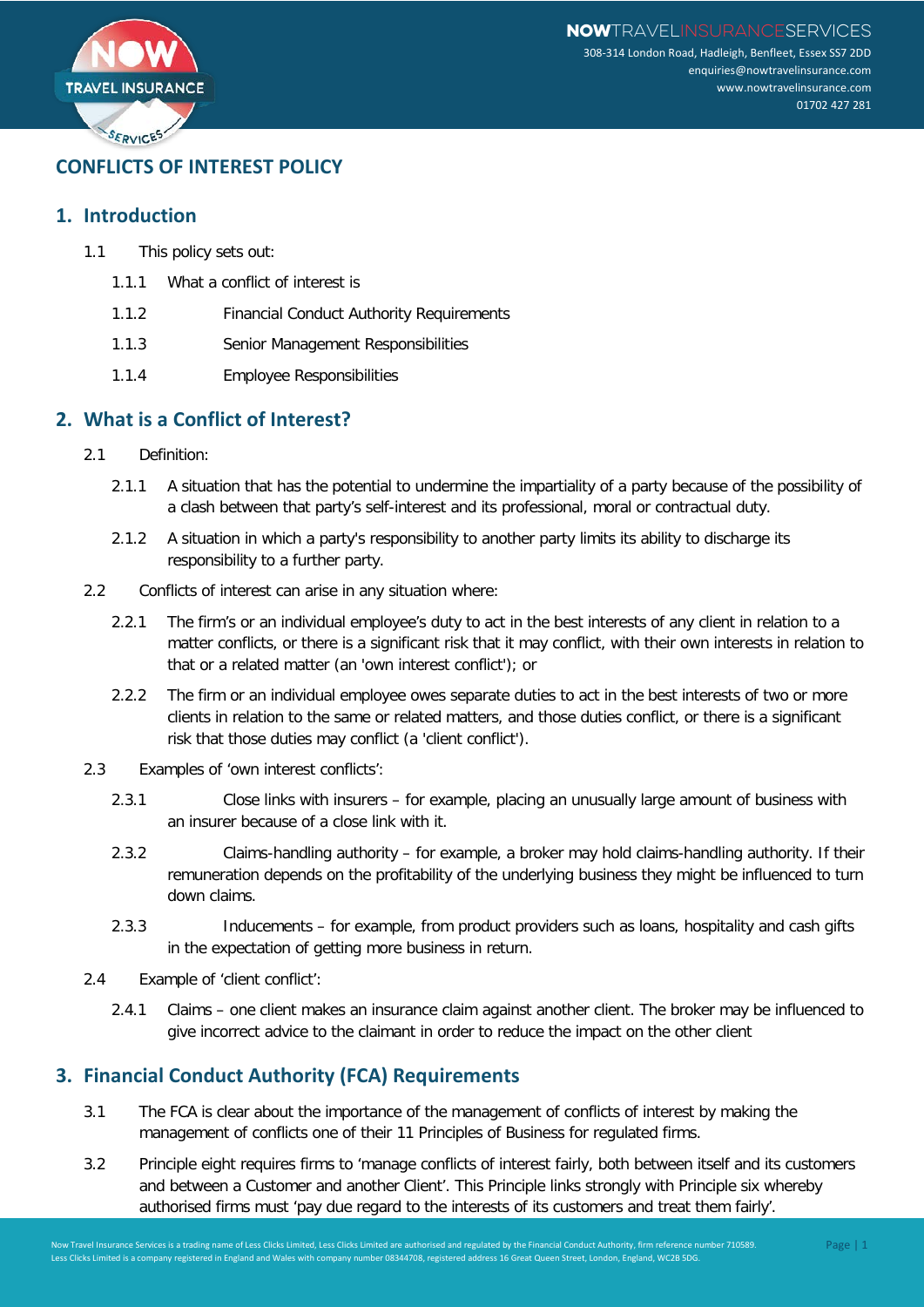

- 3.3 SYSC 10 of the FCA Handbook sets out the requirements (for firms providing a service to clients) for identifying, recording, managing and disclosing actual or potential conflicts that may damage the interests of that firm's clients.
- 3.4 The FCA provides further guidance within ICOBS 2.3.1G stating 'This principle extends to soliciting or accepting inducements where this would conflict with a firm's duties to its customers'.
- 3.5 The FCA defines an inducement as being, broadly, any benefit offered to a firm, or any person acting on its behalf, with a view to that firm, or that person, adopting a particular course of action. This can include, but is not limited to, cash, cash equivalents, commission, goods, hospitality, or training programmes.
- 3.6 The FCA expects a firm's senior management to set a clear standard for their firm, to include:
	- 3.6.1 Identifying potential conflicts and how the firm should manage them
	- 3.6.2 Taking a broad view of the risks posed to the business
	- 3.6.3 Making conflicts of interest the responsibility of a senior person
	- 3.6.4 Regularly reviewing controls that reduce the impact of identified conflicts.
- 3.7 The FCA expects all firms to have a formal conflicts of interest policy in place setting out clearly how the firm proposes to reduce any identified conflicts. This policy should be regularly reviewed. It also expects all firms to have clear guidance in place for staff on how to recognise a potential issue and when to escalate it to management.

#### **4. Senior Management Responsibilities**

- 4.1 The Board of Directors recognise the firm's duty to act in the best interests of its customers and is committed to ensuring that they are not disadvantaged by any action that the firm or its employees may take.
- 4.2 The Managing Director has ultimate responsibility for the management of conflicts of interest and will be responsible for the establishment of a Conflicts Register and a mitigation and monitoring strategy for each identified conflict, as well as conducting an annual review of the firm's conflicts of interest for consideration by the firm's Board of Directors. In addition to reviewing the effectiveness of the mitigation measures adopted, this review will also seek to identify any new or emerging potential or actual conflicts arising. This will specifically consider any potential or actual conflicts arising from the firm's business model and corporate structure and recommend any appropriate mitigation strategies.

#### **5. Employee Responsibilities**

- 5.1 All staff, regardless of level, have an obligation to act in the best interests of the firm's customers. Conflicts may arise in many forms and, therefore, a prescriptive approach cannot be taken to their management. Common sense and good business practice should prevail in all cases.
- 5.2 Each member of staff (including all directors), in connection with their business duties, must be able to:
	- 5.2.1 Identify any instances where they feel there is, or there is potential for, a conflict of interest to arise either between their personal interests, those of the firm and the interests of the customer or between those of a customer and another customer;
	- 5.2.2 Avoid the conflict of interest wherever possible, and if this is not possible:
	- 5.2.3 Manage or mitigate the conflict of interest with appropriate action; and
	- 5.2.4 Record where the potential conflict has arisen and what action was taken, i.e. avoidance or management and mitigation.